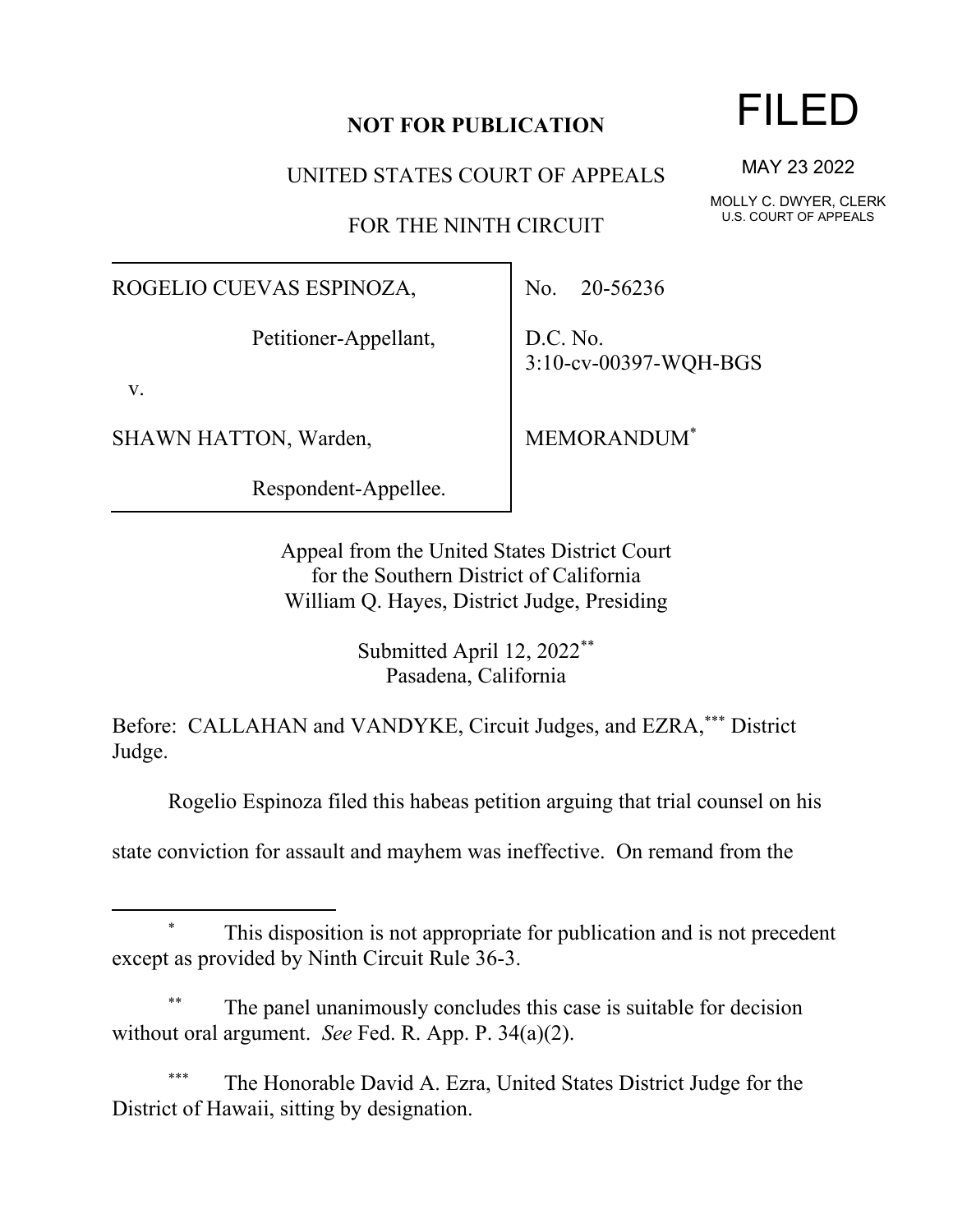Ninth Circuit, *Espinoza v. Spearman*, 661 F. App'x 910 (9th Cir. 2016), the district court held a four-day evidentiary hearing and determined that Espinoza's proffered witnesses were not credible, and that trial counsel's performance was not deficient. The district court denied Espinoza's habeas petition but granted a certificate of appealability, and Espinoza filed a timely notice of appeal. We have jurisdiction and affirm.

1. To the extent that the district court interpreted the Ninth Circuit's mandate as prohibiting consideration of evidence that was discovered post-remand regarding trial counsel's performance, Espinoza was not harmed. We remanded the case for an evidentiary hearing on Espinoza's ineffective assistance of counsel claim pursuant to *Strickland v. Washington*, 466 U.S. 668 (1984), including the credibility of witnesses Sylvia Escamilla, Espinoza's mother-in-law, and Miguel Rubio, Espinoza's wife's brother-in-law. *Espinoza*, 661 F. App'x at 915. Although the district court found that the mandate was limited to whether trial counsel was deficient and Escamilla's and Rubio's credibility, the court considered *all* the evidence proffered by Espinoza addressing trial counsel's performance. Thus, Espinoza has not shown that he was prejudiced by the district court's interpretation of the Ninth Circuit's remand.

2. Espinoza has not shown that he was denied effective assistance of counsel based on his trial counsel's alleged failure to investigate and call witnesses

2 a set of  $\sim$  2 a set of  $\sim$  2 a set of  $\sim$  2 a set of  $\sim$  3 a set of  $\sim$  3 a set of  $\sim$  3 a set of  $\sim$  3 a set of  $\sim$  3 a set of  $\sim$  3 a set of  $\sim$  3 a set of  $\sim$  3 a set of  $\sim$  3 a set of  $\sim$  3 a set of  $\sim$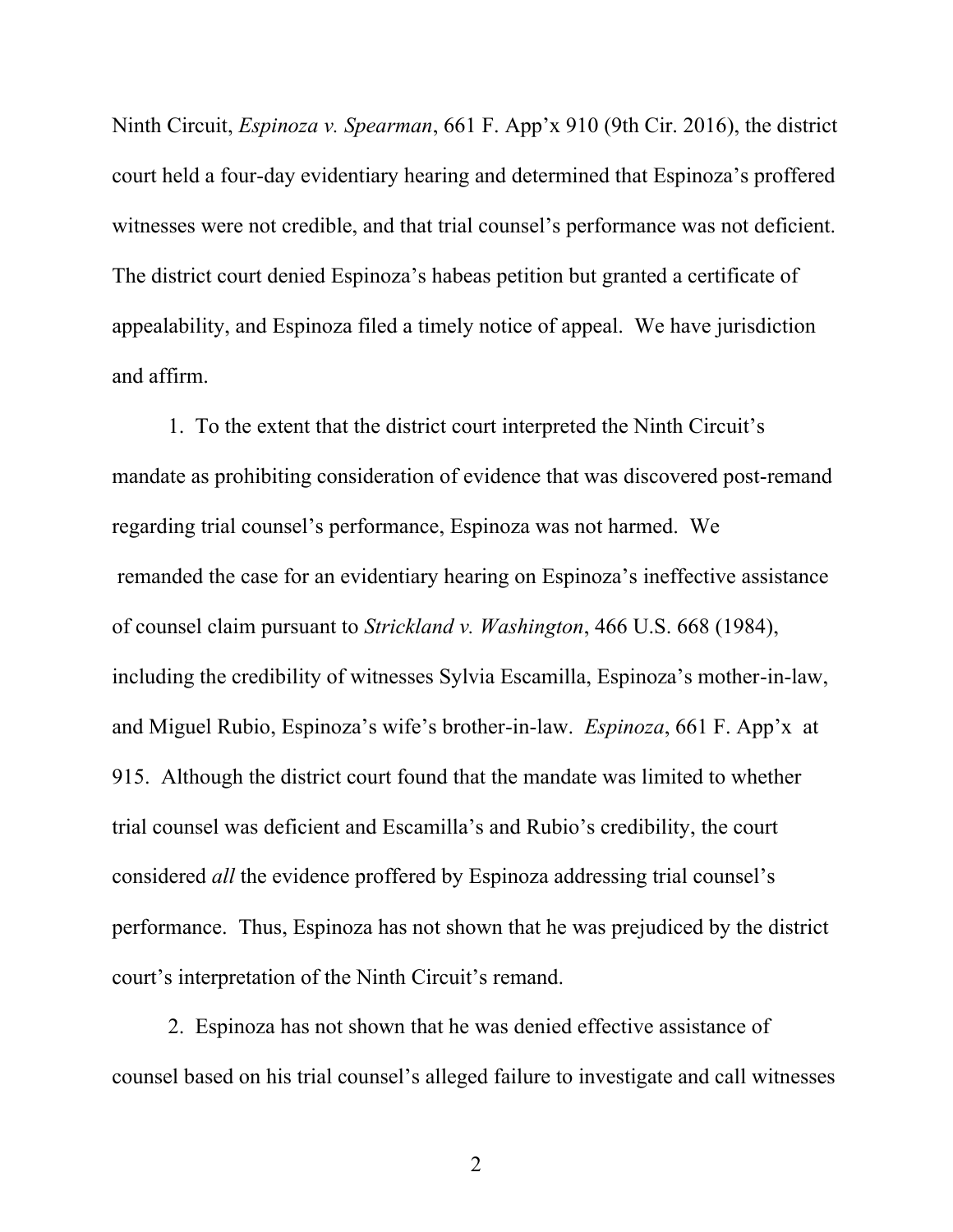who would have testified that someone other than Espinoza shot Arturo Rivera. Although the denial of a habeas petition is reviewed de novo, *Merolillo v. Yates*, 663 F.3d 444, 453 (9th Cir. 2011), the district court's factual findings and credibility determinations are reviewed for clear error. *Lambert v. Blodgett*, 393 F.3d 943, 946 (9th Cir. 2004).

On remand, the district court held a four-day evidentiary hearing and determined that Espinoza's witnesses were not credible, and that Espinoza had not shown that his trial counsel was ineffective. The district court noted that in her initial statements to the police in 2001, Escamilla identified Espinoza as the shooter and made no mention of another person, but at the hearing on remand she testified that another person "dressed in black, wearing a black cowboy hat with slanted eyes fired shots 'all over the place' after [Espinoza] left the scene."

The district court noted that in his initial statement to the police in 2001, Rubio had stated that he was inside the building and that when he went outside, he saw Arturo lying on the sidewalk. However, in his sworn declaration signed in March 2009, Rubio stated that he saw someone other than Espinoza shoot Arturo and that he told Espinoza's trial counsel there was a second shooter but that he was not asked to come to court. Rubio failed to appear at the evidentiary hearing. The district court noted that the declaration failed to address the stark discrepancy between his declaration and police interview and concluded that because Rubio

3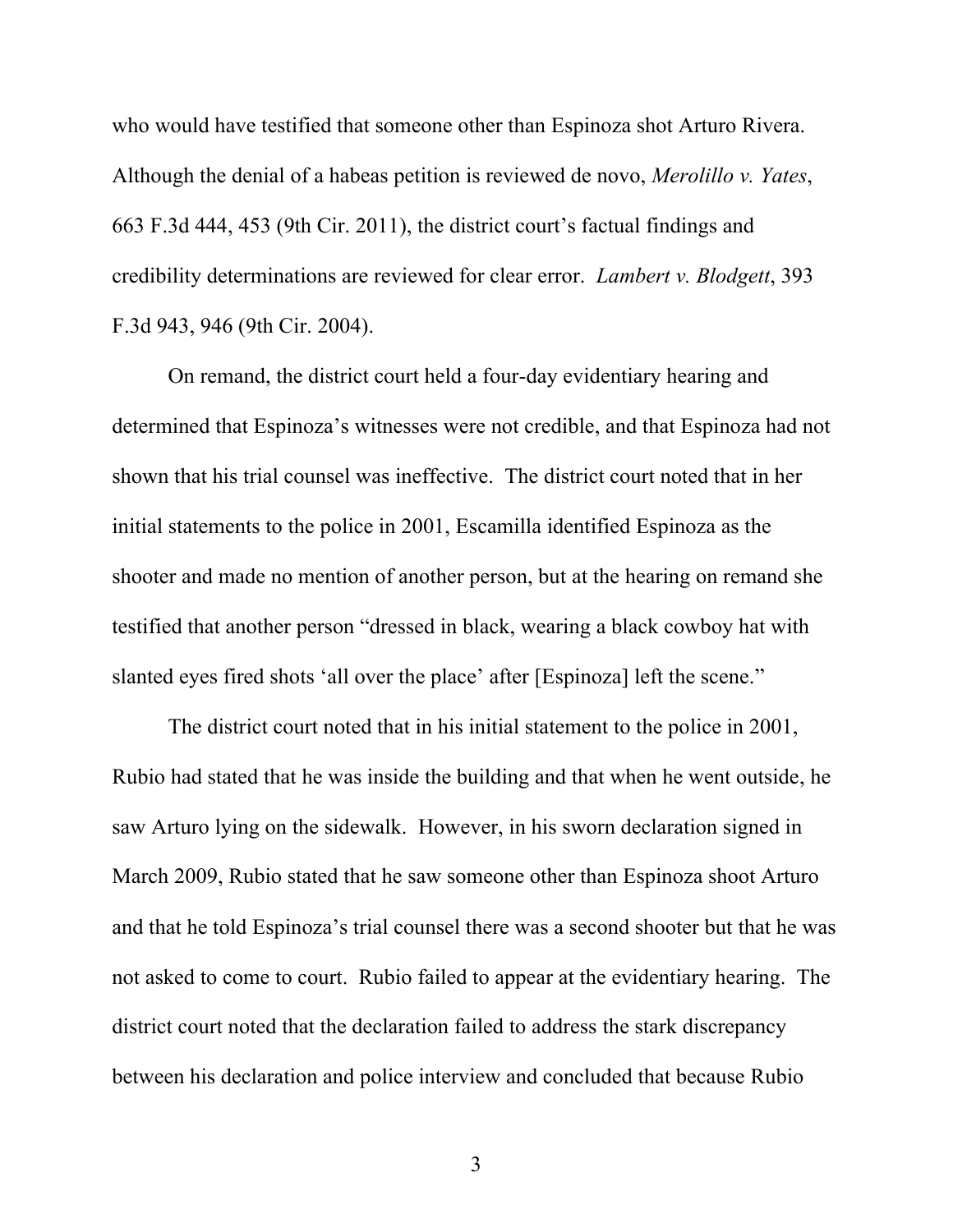was not available to be cross-examined, his declaration was inadmissible hearsay.

Espinoza's third witness, Daniel Alatorre, was 12 years old at the time of the shooting in 2001 and was uncertain as to what he saw. He testified that he lived across the street from the hall and that when he heard shots he went outside and saw a man wearing a cowboy hat and a white shirt. On cross-examination, Alatorre was unsure whether he was inside or outside at the time of the shooting, whether there was one or two bursts of gunshots, and whether it was the man with the cowboy hat that ran away and then was taken into police custody. The district court did not find Alatorre credible.

The district court noted that around ninety potential witnesses were interviewed by the police about the shooting, eight witnesses stated that Espinoza was shooting the gun, and no witness described a second shooter or anyone else brandishing or using a gun. Espinoza's trial counsel testified that he reviewed and was familiar with all the police reports and that any important witness would have been interviewed. The district court concluded that "there is no evidence in the record that at the time [counsel] was preparing for trial there was any indication of a second shooter or that any witness would have testified to seeing a second shooter." The court further noted that "any witness testimony at trial would have conflicted with Petitioner's own testimony that 'there was only one gun,' that he 'never saw anybody else with a gun,' and that he was 'the only person with a

4